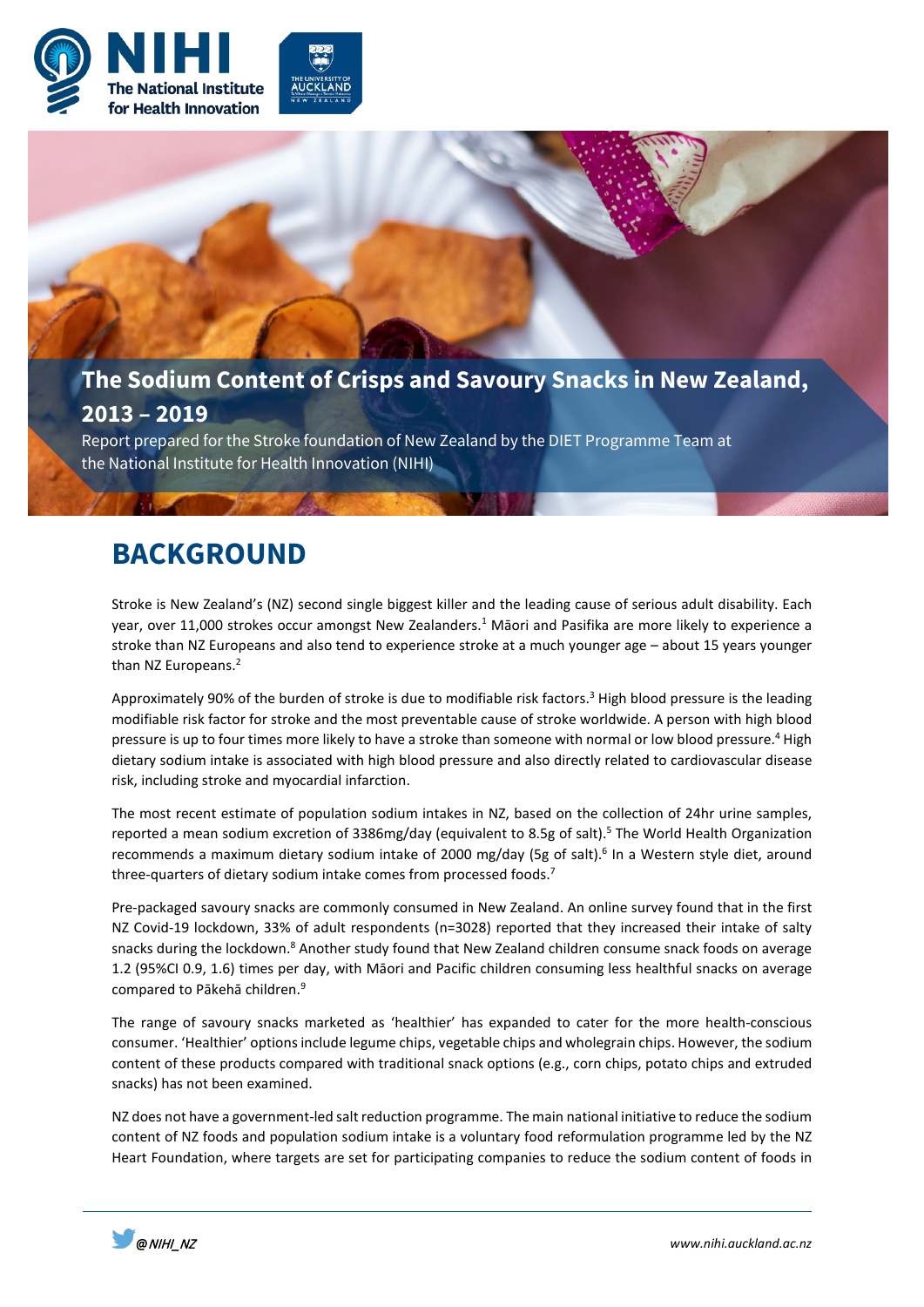key categories.10 In Australia, the Healthy Food Partnership Programme, a public-private partnership between government, public health, and food industry, has also produced voluntary sodium targets.<sup>11</sup>

We aimed to examine the sodium content of pre-packaged crisps and savoury snacks sold in NZ and to identify any changes in sodium content over time (2013 to 2019). We also examined how many products met relevant NZ Heart Foundation<sup>12</sup> and the Australian Healthy Food Partnership targets.<sup>13</sup>

# **METHODS**

# *Data Collection*

Sodium content data, manufacturer recommended serving size, and pack size for pre-packaged crisps and savoury snacks in 2013 and 2019 were extracted from the National institute for Health Innovation (NIHI) Nutritrack database.14 Nutritrack data are collected each year from four major supermarket stores (Countdown, New World, Pak'n'Save, Four Square) in Auckland, NZ.<sup>14</sup> Sodium data are collected from product Nutrition Information Panels (NIP) and reported in milligrams (mg) per 100g of food.

### *Product inclusion*

We included the following subcategories:

- Corn chips
- Extruded snacks
- Gluten-free corn chips
- Gluten-free snacks
- Popcorn
- Potato crisps
- Pretzels
- Salt and vinegar snacks
- Snack packs
- Wholegrain chips
- Other snack foods (cassava chips, legume-based snacks [e.g., wasabi peas], other snacks [e.g., bagel crisps, noodle snacks, nut mix, onion rings, pappadums, pork rinds, prawn crackers, seaweed, soy mix, vegetable chips], and rice crackers)

Variety snack packs which contained diverse products with variable sodium content for each were excluded from this analysis. This was a total of 42 products in both 2013 and 2019. Products without valid information on sodium content were also excluded (n=16).

# *Categorisation*

Snack foods were systematically categorised according to the established Nutritrack database classification system. Nutritrack product categories were also matched with the NZ Heart Foundation<sup>12</sup> and/or Australian Healthy Food Partnership<sup>13</sup> sodium targets for savoury snacks where relevant targets exist.

Product data were quality checked before data analysis. Any errors identified were corrected prior to data analysis.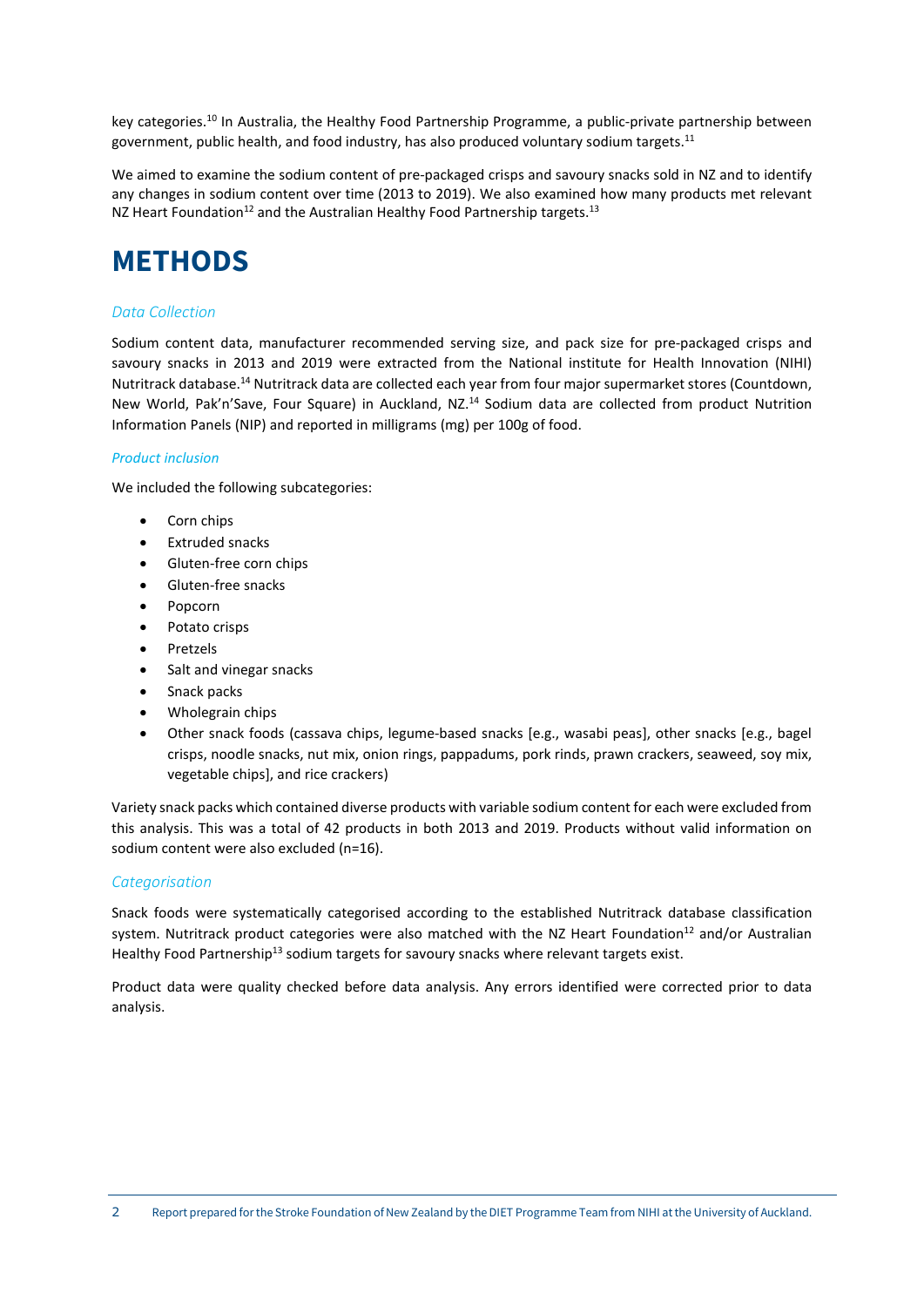### *Data analysis*

The number of products available in each year (2013 and 2019), their pack size, and mean sodium content (mg/100g) and sodium ranges were determined. Mean sodium values for snack foods were compared where possible against the relevant NZ (Heart Foundation)<sup>12</sup> and Australian (Healthy Food Partnership)<sup>13</sup> voluntary sodium targets. There were no sodium targets for available for the following crisps and savoury snack subcategories: snack packs, other snacks, pretzels, gluten-free snacks and gluten-free corn chips. The proportions of products meeting targets were derived for each year.

Changes in the pack size and sodium content of products between years (except gluten-free corn chips due to the small number of products in 2013, n=1) were examined using both parametric F-test (ANOVA) and nonparametric Kruskal Wallis tests. Since the results of both tests were consistent, only the ANOVA test results are reported here. The Chi-square test (or Fisher's exact test with small cell counts <5) was used to determine if there were any differences in the proportion of products meeting the targets across the two years. Due to the small number of products, no further regression analysis was conducted.

All statistical analyses were conducted in SAS version 9.4 (SAS Institute Inc., Cary, NC, USA). P-values of <0.05 were considered statistically significant.

# **KEY FINDINGS**

# *All Crisps and Savoury Snack Products*

- In total, 888 crisps and savoury snack products were included in the analysis, representing savoury snack food products available for sale in New Zealand in 2013 (n=388) and 2019 (n=500).
- The average pack size of all savoury snack products decreased from 154g in 2013 to 117g in 2019 (a 24% drop). The difference was statistically significant (p=0.0002).
- The average sodium content of all savoury snack products decreased from 676mg sodium/100g in 2013 to 640mg sodium/100g in 2019 (a 5% drop). The difference was statistically significant (p=0.004).
- Manufacturer recommended serving sizes in 2019 ranged from 2g to 185g. The average recommended serving size was 32g.
- In 2019, the average sodium in an average recommended serving of snack food products was 197mg per serve.
- The sodium content of savoury snack products in 2019 ranged widely, with the highest being 3000mg sodium/100g. This represented 7500 times more sodium than that of the lowest sodium savoury snack (0.4mg sodium/100g).
	- o The highest sodium savoury snack (3000mg sodium per 100g) was in the 'other snack foods' category. Based on the recommended serving size (70g), one serving of this product contains 2100mg sodium, 5% more than the maximum daily recommended intake.<sup>6</sup>

### *Corn Chips*

- 95 corn chips were included in the analysis, representing products available for sale in 2013 (n=46), and 2019 (n=49).
- The average pack size of corn chips decreased from 227g in 2013 to 185g in 2019 (a 19% decrease). The difference was statistically significant (p=0.02).
- The average sodium content of corn chips decreased from 545mg sodium/100g in 2013 to 431mg sodium/100g in 2019 (a 21% drop). The difference was statistically significant (p=0.01).
- Manufacturer recommended serving sizes in 2019 ranged from 18g to 80g. The average recommended serving size was 37g.
- In 2019, the average sodium in an average recommended serving of corn chips was 149mg per serve.
- The sodium content of corn chips in 2019 ranged widely, with the highest sodium product containing 898mg sodium/100g. This was nearly 150 times more sodium than that found in the lowest sodium corn chips (6mg sodium/100g).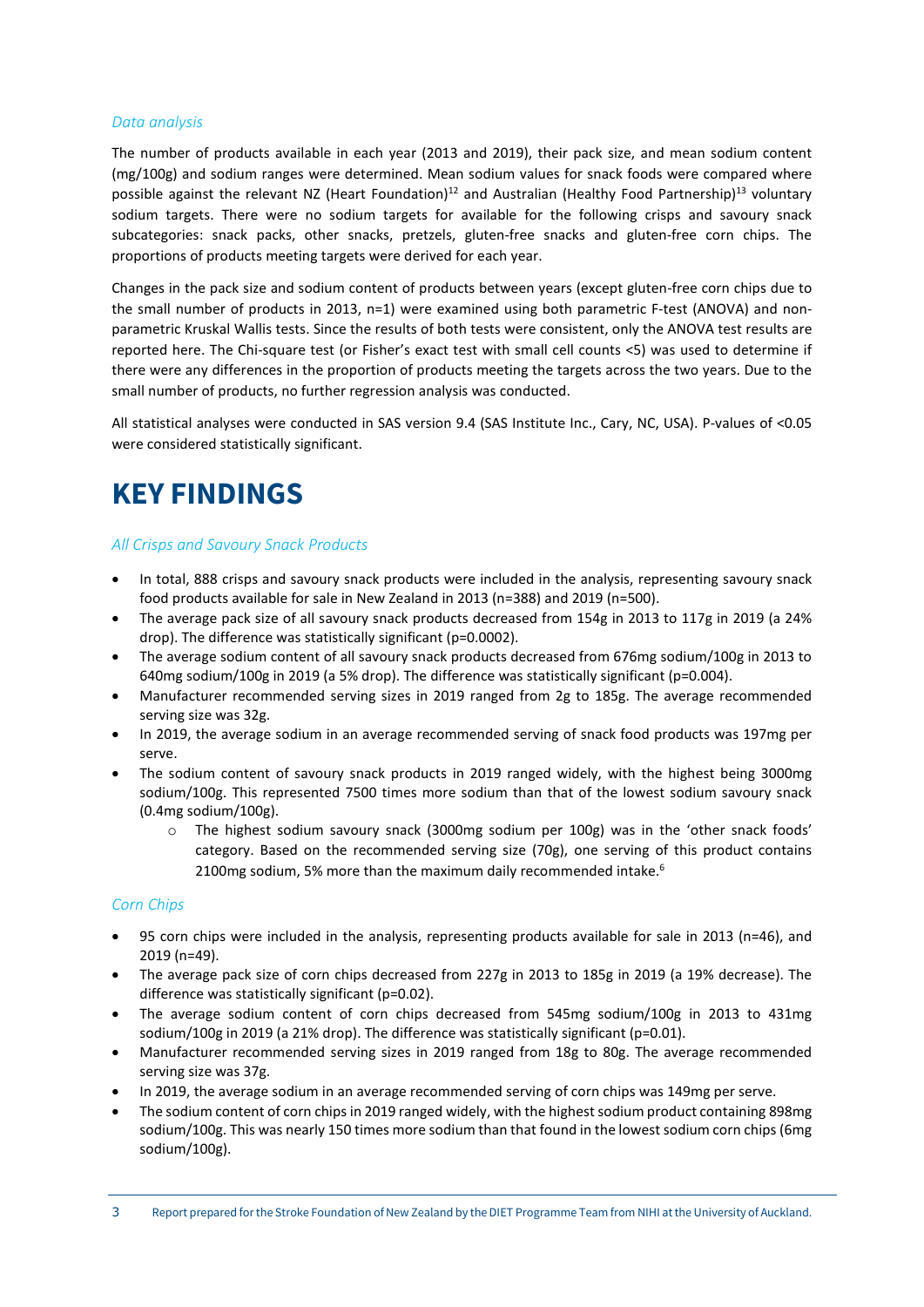# *Extruded Savoury Snacks*

- 80 extruded snacks were included in the analysis, representing products available for sale in 2013 (n=48) and 2019 (n=32).
- The average pack size of extruded snacks increased from 131g in 2013 to 149g in 2019 (a 14% increase). The difference was not statistically significant (p=0.87).
- The average sodium content of extruded snacks increased from 864mg sodium/100g in 2013 to 965mg sodium/100g in 2019 (a 12% increase). The difference was not statistically significant (p=0.60).
- Manufacturer recommended serving sizes in 2019 ranged from 12g to 125g. The average recommended serving size was 34g.
- In 2019, the average sodium in an average recommended serving of extruded snacks was 288mg per serve.
- The highest sodium content for extruded snacks in 2019 was 1910mg/100g. This was nearly 11 times the sodium content of the lowest sodium extruded snack (180mg sodium/100g).

# *Gluten-free Corn Chips*

- 17 gluten-free corn chips were included in the analysis, representing products available for sale in 2013 (n=1) and 2019 (n=16).
- The average pack size of gluten-free corn chips increased from 150g in 2013 to 186g in 2019 (a 24% increase).
- The average sodium content of gluten-free corn chips decreased from 700mg sodium/100g in 2013 to 340mg sodium/100g in 2019 (a 51% drop). Statistical significance could not be assessed because of the small number of products in 2013.
- Manufacturer recommended serving sizes in 2019 ranged from 25g to 60g. The average recommended serving size was 37g.
- In 2019, the average sodium in an average recommended serving of gluten-free corn chips was 115mg per serve.
- The sodium content of gluten-free corn chips in 2019 ranged widely, with the highest sodium product containing 717mg sodium/100g. This represented nearly 360 times more sodium than that of the lowest sodium gluten-free corn chips (2mg sodium/100g).

# *Other Gluten-free Savoury Snacks*

- The gluten-free snacks category was a heterogenous range of crisps and savoury snack food products (excluding gluten-free corn chips).
- 49 gluten-free snacks were included in the analysis, representing products available for sale in 2013 (n=6) and 2019 (n=43).
- The average pack size of gluten-free snacks decreased from 155g in 2013 to 104g in 2019 (a 33% decrease). This difference was statistically significant (p=0.03).
- The average sodium content of gluten-free snacks decreased from 579mg sodium/100g in 2013 to 540mg sodium/100g in 2019 (a 7% drop). This difference was not statistically significant (p=0.68)
- Manufacturer recommended serving sizes in 2019 ranged from 12.5g to 50g. The average serving size was 31g.
- The average sodium in an average recommended serving of 'other' gluten-free snacks was 180mg per serve.
- The sodium content of gluten-free snacks in 2019 ranged widely, with the highest sodium product containing 2510mg sodium/100g. This represented 23 times more sodium than that in the lowest sodium gluten-free snack (107mg sodium/100g).

# *Popcorn*

- 86 popcorn products were included in the analysis, representing products available for sale in 2013 (n=23) and 2019 (n=63).
- The average pack size of popcorn decreased from 175g in 2013 to 153g in 2019 (a 13% decrease). The difference was not statistically significant (p=0.39).
- The average sodium content of popcorn products decreased from 674mg sodium/100g in 2013 to 530mg sodium/100g in 2019 (a 21% decrease). The difference was not statistically significant, (p=0.10).
- 4 Report prepared forthe Stroke Foundation of New Zealand by the DIET Programme Team from NIHI at the University of Auckland.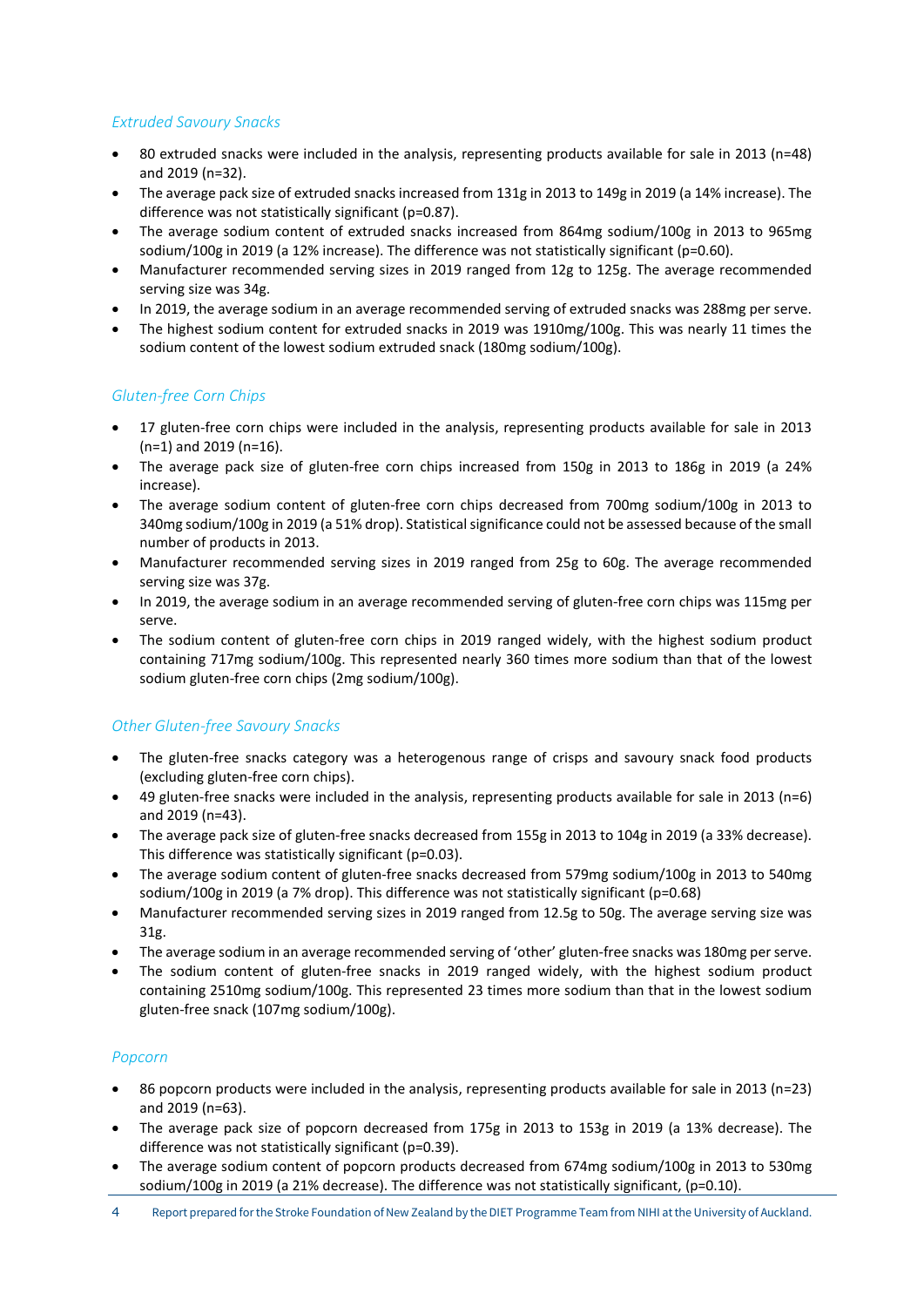- Manufacturer recommended serving sizes in 2019 ranged from 12 to 50g. The average serving size was 25g.
- The average sodium in an average recommended serving of popcorn was 135mg per serve.
- The sodium content of popcorn in 2019 ranged widely, with the highest sodium product containing 1390mg sodium/100g. This was 3475 times more sodium than that in the lowest sodium popcorn (0.4mg sodium/100g).

# *Potato Crisps*

- 229 potato crisp products were included in the analysis, representing products available for sale in 2013 (n=122) and 2019 (n=107).
- The average pack size of potato crisps decreased from 138g in 2013 to 131g in 2019 (a 5% decrease). The difference was statistically significant (p=0.03).
- The average sodium content of potato crisps decreased slightly from 552mg sodium/100g in 2013 to 549mg sodium/100g in 2019 (a 1% decrease). The difference was not statistically significant, (p=0.79).
- Manufacturer recommended serving sizes in 2019 ranged from 18 to 40g. The average serving size was 32g.
- The average sodium in an average recommended serving of potato crisps was 174mg per serve.
- The highest sodium potato crisp in 2019 contained 836mg/100g. This was 7 times the sodium content of the lowest sodium potato crisps (120mg sodium/100g).

# *Pretzels*

- 27 pretzels were included in the analysis, representing products available for sale in 2013 (n=12) and 2019  $(n=15)$ .
- The average pack size of pretzels decreased from 214g in 2013 to 207g in 2019 (a 3% decrease). The difference was not statistically significant (p=0.94).
- The average sodium content of pretzels decreased from 1172mg sodium/100g in 2013 to 1141mg sodium/100g in 2019 (a 3% decrease). The difference was not statistically significant (p=0.79).
- Manufacturer recommended serving sizes in 2019 ranged from 18 to 55g. The average serving size was 29g.
- The average sodium in an average recommended serving of pretzels was 334mg per serve.
- The highest sodium pretzel product in 2019 contained 1600mg/100g. This was twice the sodium content of the lowest sodium pretzels (765mg sodium/100g).

# *Salt and Vinegar Snacks*

- 46 salt and vinegar snacks were included in the analysis, representing products available for sale in 2013 (n=25) and 2019 (n=21).
- The average pack size of salt and vinegar snacks decreased from 144g in 2013 to 125g in 2019 (a 13% decrease). The difference was not statistically significant (p=0.17).
- The average sodium content of salt and vinegar snacks decreased from 895mg sodium/100g in 2013 to 748mg sodium/100g in 2019 (a 16% decrease). The difference was statistically significant (p=0.01).
- Manufacturer recommended serving sizes in 2019 ranged from 18 to 40g. The average serving size was 32g.
- The average sodium in an average recommended serving of salt and vinegar snacks was 241mg per serve.
- The highest sodium salt and vinegar snack product in 2019 was 1168mg/100g. This was almost 4 times the sodium content of the lowest sodium salt and vinegar snacks (300mg sodium/100g).

# *Snack Packs*

- The types of foods included in the snack packs category were cheese and crackers, tuna and beans, and other crackers and dip (e.g. cheese sauce, peanut butter) snacks.
- 57 snack packs were included in the analysis, representing products available for sale in 2013 (n=19) and 2019 (n=38).
- The average pack size of snack packs decreased from 152g in 2013 to 116g in 2019 (a 24% decrease). The difference was statistically significant (p=0.04).
- The average sodium content of snack packs increased from 698mg sodium/100g in 2013 to 714mg sodium/100g in 2019 (a 2% increase). The difference was not statistically significant (p=0.71).

5 Report prepared forthe Stroke Foundation of New Zealand by the DIET Programme Team from NIHI at the University of Auckland.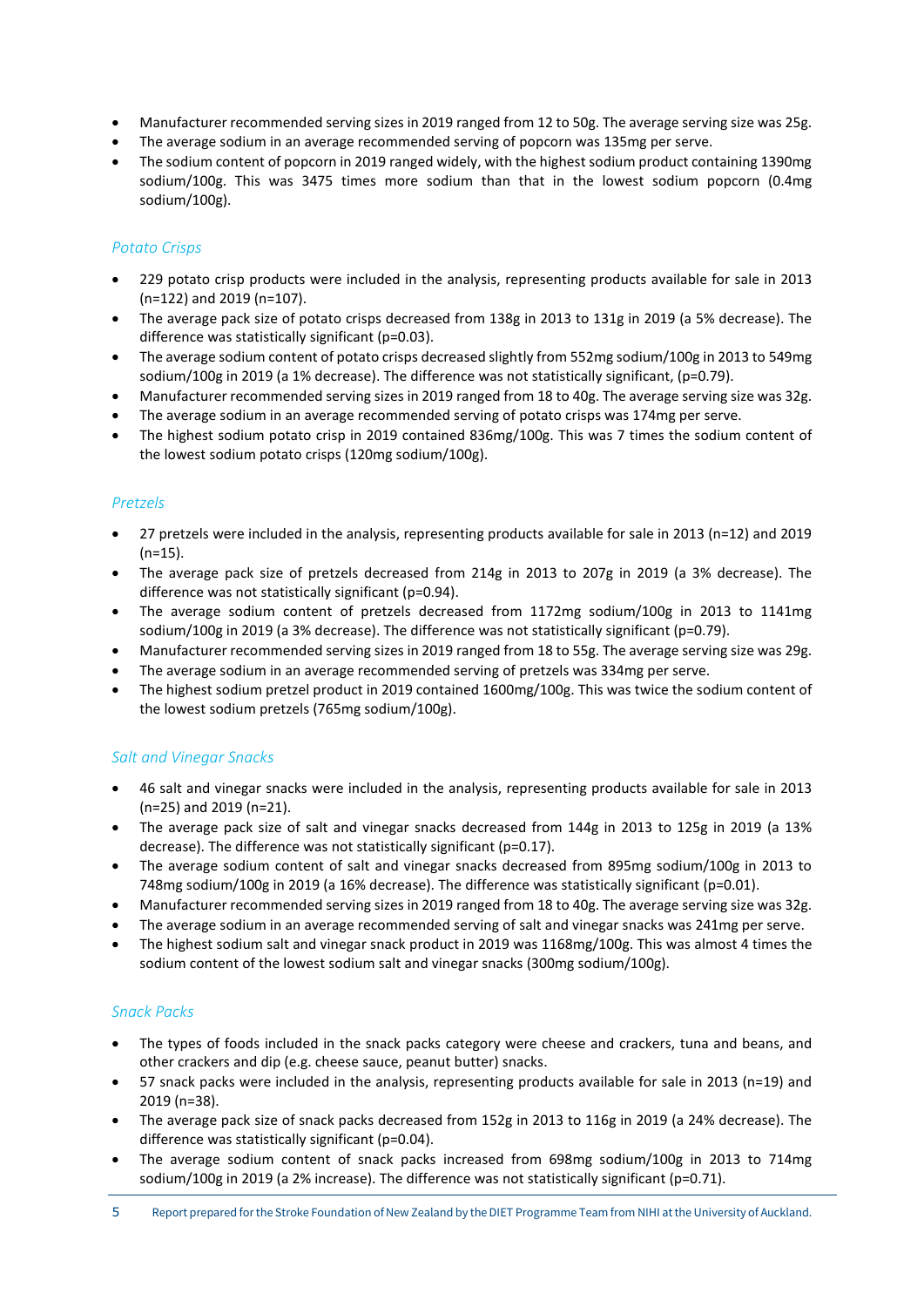- Manufacturer recommended serving sizes in 2019 ranged from 19 to 185g. The average serving size was 53g.
- The average sodium in an average recommended serving of snack packs was 328mg per serve.
- The highest sodium snack pack product in 2019 contained 1335mg/100g. This was almost 4 times the sodium content of the lowest snack packs (340mg sodium/100g).

# *Wholegrain Chips*

- 21 wholegrain chips were included in the analysis, representing products available for sale in 2013 (n=10) and 2019 (n=11).
- The average pack size of wholegrain chips increased from 125g in 2013 to 132g in 2019 (a 6% increase). The difference was not statistically significant (p=0.88).
- The average sodium content of wholegrain chips increased from 469mg sodium/100g in 2013 to 600mg sodium/100g in 2019 (a 28% increase). The difference was not statistically significant (p=0.26).
- Manufacturer recommended serving sizes in 2019 ranged from 15 to 40g. The average serving size was 33g.
- The average sodium in an average recommended serving of wholegrain chips was 182mg per serve.
- The highest sodium wholegrain chip product in 2019 contained 1130mg/100g. This was almost 4 times the sodium content of the lowest sodium wholegrain chips (294mg sodium/100g).

# *Other Savoury Snack Foods (Cassava Chips, Legume-based Snacks e.g. Wasabi Peas, Other Snacks, Rice Snacks)*

- 180 other savoury snack foods were included in the analysis, representing products available for sale in 2013 (n=75) and 2019 (n=105).
- The average pack size of other savoury snack foods decreased from 142g in 2013 to 117g in 2019 (an 18% decrease). The difference was statistically significant (p=0.04).
- The average sodium content of other savoury snack foods increased from 715mg sodium/100g in 2013 to 766mg sodium/100g in 2019 (a 7% rise). The difference was not statistically significant, however (p=0.80).
- Manufacturer recommended serving sizes in 2019 ranged from 2g to 85g. The average recommended serving size was 27g.
- The average sodium in an average recommended serving of other snack foods in 2019 was 197mg per serve.
- The sodium content of other savoury snack foods in 2019 ranged widely, with the highest sodium product containing 3000mg sodium/100g. This was 38 times more sodium than that in the lowest sodium other savoury snack food (80mg sodium/100g).

# *Proportion of Crisps and Savoury Snacks Meeting the NZ Heart Foundation Voluntary Targets*

- The proportion of eligible crisps and savoury snacks foods which met the relevant 2021 NZ Heart Foundation sodium targets for savoury snacks (extruded/pelleted snacks, popcorn, potato & other vegetable crisps, salt and vinegar snacks, and sheeted/reformed snacks) increased from 42.2% in 2013 to 51.6% in 2019 (a 9.4% increase). The increase over time in the proportion of crisps and savoury snacks meeting the New Zealand targets was statistically significant (p=0.03).
- This was driven mainly by statistically significant increases in the proportion of salt and vinegar snacks (p=0.03) and sheeted/reformed snacks (p=0.02) that met targets.

# *Proportion of Crisps and Savoury Snacks Meeting the Australian Healthy Food Partnership Voluntary Targets*

- The proportion of eligible snack foods which met the relevant Australian Healthy Food Partnership sodium targets for savoury snacks (extruded and pelleted snacks, popcorn, potato snacks, salt and vinegar snacks, and vegetable, grains, and other snacks) increased from 32% in 2013 to 46.6% in 2019 (a 14.6% increase). The increase over time in the proportion of crisps and savoury snacks meeting the Australian targets was statistically significant (p=0.0005).
- This was driven mainly by statistically significant increases in the proportion of salt and vinegar snacks (p=0.01), and vegetables, grains and other snacks (p=0.01) that met targets.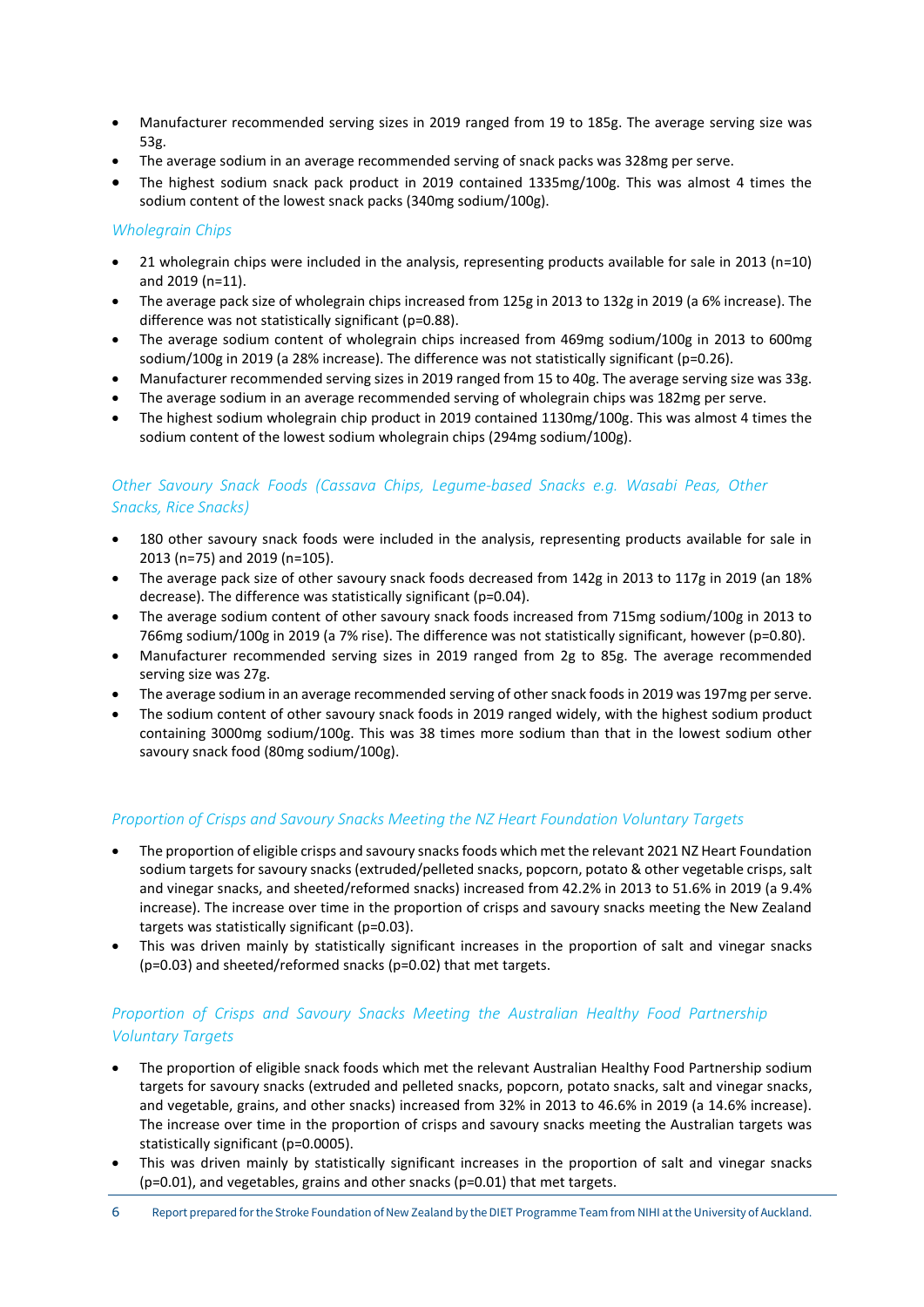# **CONCLUSIONS**

The sodium content of NZ crisps and savoury snack foods is high (average 640mg/100mg in 2019) and there is a wide range of sodium content within categories and across brands (from as low as 0.4mg/100g to as high as 3000mg/100g). There have been statistically significant decreases in the average pack size (24%) and sodium content (5%) of NZ snack foods between 2013 and 2019. Approximately half of NZ snack foods in 2019 met the Heart Foundation and/or the Australian Healthy Food Partnership voluntary sodium targets. Increases over time in the proportions of crisps and savoury snack foods that met targets were driven largely by reductions in the sodium content of salt and vinegar products (16%). Government-led sodium targets for savoury snack foods are recommended to support larger widespread reductions in sodium content across all categories.

### *Limitations of the research*

The number of crisps and savoury snack products in the Nutritrack database is not necessarily representative of all products available in New Zealand because Nutritrack data collections are undertaken in only four major supermarket stores in Auckland during the second quarter of each year.

Nutritrack snack product categories did not align well with one Heart Foundation target category (sheeted/reformed snacks) so some relevant products could not be compared with that target.

The results are not weighted by sales of crisps and savoury snack products, so it is not possible to estimate the impact of any noted differences on population sodium consumption. Changes in high-volume sales products would obviously have a greater impact on population sodium intakes.

### **Recommendations**

#### **For consumers**

- Limit intake of pre-packaged crisps and savoury snacks and increase intake of whole, fresh alternatives.
- Be aware of packet sizes. Large packs can contain high levels of sodium per serve.
- Read nutrition labels and select lower sodium options.

### **For the food industry**

• The high levels and wide range of sodium content in crisps and savoury snacks highlight the need for, and feasibility of, reducing the amount of sodium in snack foods.

### **For government**

- Introduce government-led sodium targets for a range of key food categories in New Zealand
- Regular, independent monitoring of the food supply is essential to ensure that the food industry is making progress towards meeting voluntary targets for sodium reduction.

#### *Note*

The equivalent salt content (g/100g) for reported sodium values can be estimated by multiplying the sodium content of products (mg/100g) by 2.5 and dividing by 1000.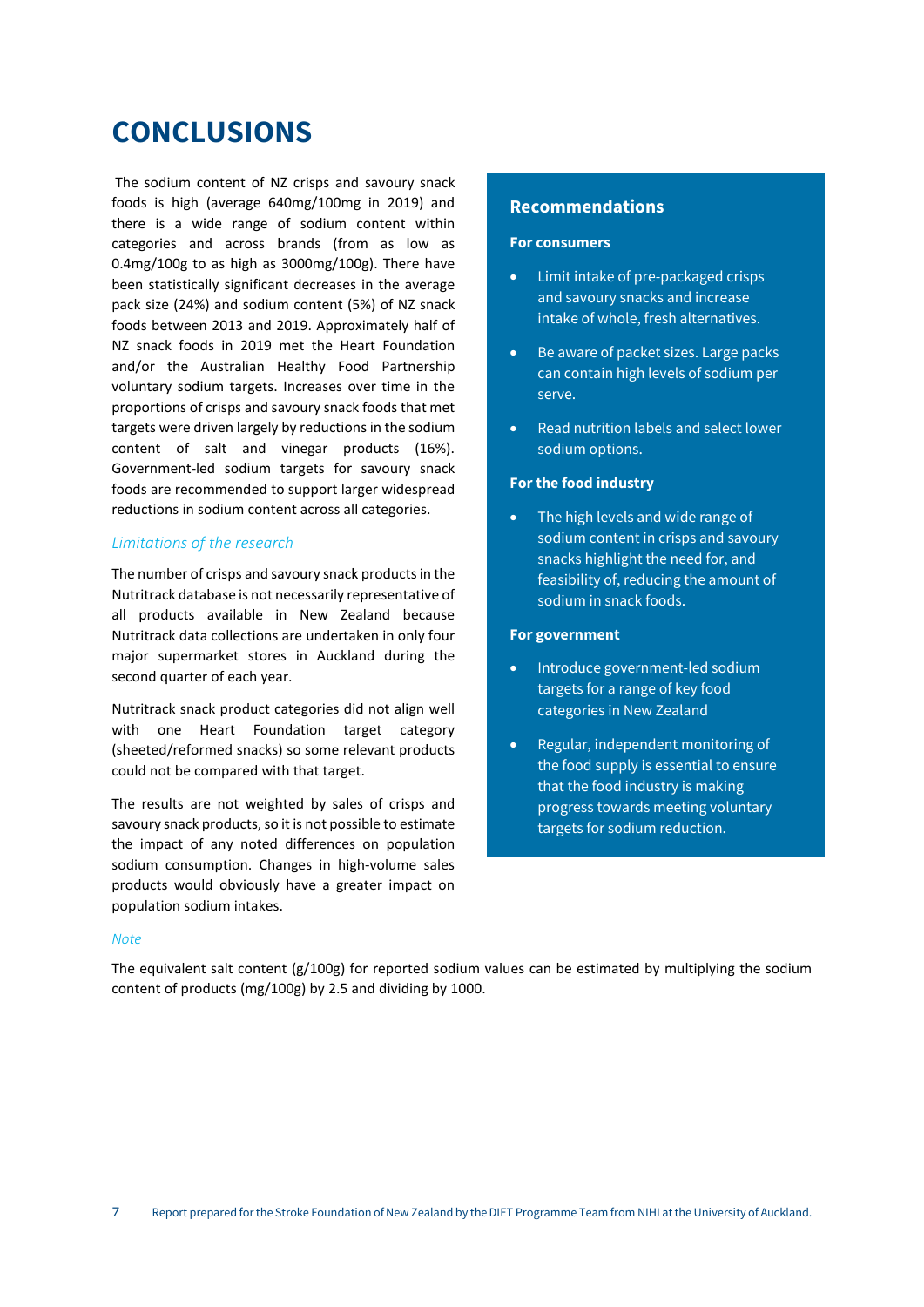# **REFERENCES**

- 1. Hogan S, Siddharth P. The social and economic costs of stroke in New Zealand: NZIER report to the Stroke Foundation [Internet]. 2018. Available from: https://nzier.org.nz/static/media/filer\_public/50/e1/50e137dc-bb2a-4246-83a2 bb097a838f06/social\_and\_economic\_costs\_of\_stroke\_-\_report.pdf
- 2. Feigin VL, Krishnamurthi R V, Barker-Collo S, McPherson KM, Barber PA, Parag V, et al. 30-year trends in stroke rates and outcome in Auckland, New Zealand (1981-2012): a multi-ethnic population-based series of studies. PLoS One [Internet]. 2015;10(8):e0134609. Available from: https://doi.org/10.1371/journal.pone.0134609
- 3. O'Donnell MJ, Chin SL, Rangarajan S, Xavier D, Liu L, Zhang H, et al. Global and regional effects of potentially modifiable risk factors associated with acute stroke in 32 countries (INTERSTROKE): a casecontrol study. Lancet. 2016;388(10046):761–75.
- 4. Sacco RL, Benjamin EJ, Broderick, Joseph P, Dyken M, Easton JD, Feinberg WM, Goldstein LB, et al. Risk Factors. Stroke [Internet]. 1997;28:1507–17. Available from: https://doi.org/10.1161/01.STR.28.7.1507
- 5. Mclean R, Edmonds J, Williams S, Mann J, Skeaff S. Balancing sodium and potassium: estimates of intake in a New Zealand adult population sample. Nutrients. 2015;7:8930–8.
- 6. World Health Organization. Fact sheet: salt reduction [Internet]. 2020. Available from: http://www.who.int/mediacentre/factsheets/fs393/en/
- 7. Medical Research Council Human Nutrition Research. Why 6g? A summary of the scientific evidence for the salt intake target. Cambridge: Medical Research Council; 2005.
- 8. Gerritsen S, Egli V, Roy R, Haszard J, Backer C De, Teunissen L, et al. Seven weeks of home-cooked meals: changes to New Zealanders' grocery shopping, cooking and eating during the COVID-19 lockdown. J R Soc New Zeal. 2021;51(S1):S4–22.
- 9. Gage R, Girling-Butcher M, Joe E, Smith M, Ni Mhurchu C, McKerchar C, et al. The frequency and context of snacking among children: An objective analysis using wearable cameras. Nutrients. 2021;13(1):1–16.
- 10. The Heart Foundation Of New Zealand. Reformulating processed foods [Internet]. 2021. Available from: https://www.heartfoundation.org.nz/professionals/food-industry-and-hospitality/reducing-sodiumand-sugar-in-processed-foods
- 11. Australian Government Department of Health. About the partnership [Internet]. 2021. Available from: https://www.health.gov.au/initiatives-and-programs/healthy-food-partnership/about-the-healthyfood-partnership
- 12. The Heart Foundation of New Zealand. Heart Foundation food reformulation targets. 2021;(January):1– 3.
- 13. Australian Government Department of Health. Partnership reformulation program summary of food categories and reformulation targets [Internet]. 2021. Available from: https://www.health.gov.au/resources/publications/partnership-reformulation-program-summary-offood-categories-and-reformulation-targets
- 14. The National Institute for Health Innovation. The Nutritrack database [Internet]. 2017. p. 1–2. Available from: https://diet.auckland.ac.nz/sites/default/files/2019-08/The\_Nutritrack\_Database.pdf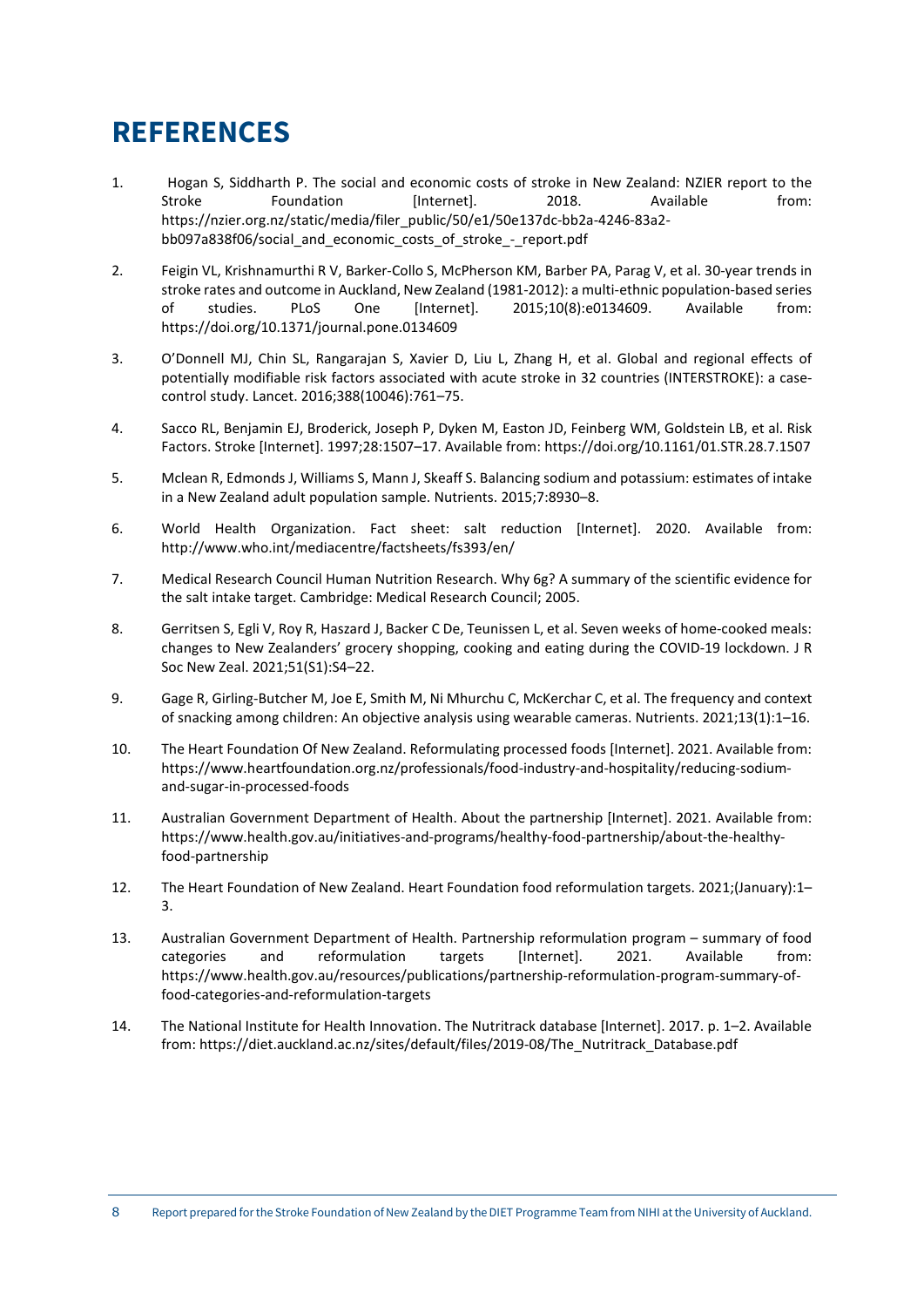# **APPENDICES**

# **Table 1. Sodium content crisps and savoury snacks in New Zealand, 2013 to 2019**

|                                          | 2013             |                   |                      |                        |              | 2019    |                   |                       |                        |              |  |
|------------------------------------------|------------------|-------------------|----------------------|------------------------|--------------|---------|-------------------|-----------------------|------------------------|--------------|--|
|                                          | Product          | Average pack size | Mean sodium (range)  | <b>Average serving</b> | Mean sodium/ | Product | Average pack size | Mean sodium           | <b>Average serving</b> | Mean sodium/ |  |
|                                          | count            | (g)               | (mg/100g)            | size (g)               | serving (mg) | count   | (g)               | (range) (mg/100g)     | size (g)               | serving (mg) |  |
| <b>ALL SNACK FOOD</b><br><b>PRODUCTS</b> | 388 <sup>a</sup> | 154               | 676<br>$(0-1778)$    | 34                     | 222          | 500     | 117               | 640<br>$(0-3000)$     | 32                     | 197          |  |
| Corn chips                               | 46               | 227               | 545<br>$(0-935)$     | 36                     | 196          | 49      | 185               | 431<br>$(6-898)$      | 37                     | 149          |  |
| <b>Extruded snacks</b>                   | 48               | 131               | 864<br>$(300-1535)$  | 33                     | 276          | 32      | 149               | 965<br>$(180-1910)$   | 34                     | 288          |  |
| Gluten-free corn chips                   | $\mathbf{1}$     | 150               | 700<br>(700)         | 50                     | 350          | 16      | 186               | 340<br>$(2-717)$      | 37                     | 115          |  |
| Gluten-free snacks                       | 6                | 155               | 579<br>$(247-1340)$  | 45                     | 252          | 43      | 104               | 540<br>$(107 - 2510)$ | 31                     | 180          |  |
| Popcorn                                  | 23               | 175               | 674<br>$(0-1210)$    | 27                     | 197          | 63      | 153               | 530<br>$(0-1390)$     | 25                     | 135          |  |
| <b>Potato crisps</b>                     | 122              | 138               | 552<br>$(110-1260)$  | 33                     | 183          | 107     | 131               | 549<br>$(120-836)$    | 32                     | 174          |  |
| Pretzels                                 | 12               | 214               | 1172<br>$(917-1567)$ | 38                     | 435          | 15      | 207               | 1141<br>$(765-1600)$  | 29                     | 334          |  |
| Salt and vinegar snacks                  | 25               | 144               | 895<br>$(390-1210)$  | 34                     | 306          | 21      | 125               | 748<br>$(300-1168)$   | 32                     | 241          |  |
| <b>Snack packs</b>                       | 19               | 152               | 698<br>$(432-1100)$  | 48                     | 288          | 38      | 116               | 714<br>$(340-1335)$   | 53                     | 328          |  |
| <b>Wholegrain chips</b>                  | 10               | 125               | 469<br>$(305 - 591)$ | 34                     | 160          | 11      | 132               | 600<br>$(294-1130)$   | 33                     | 182          |  |
| Other snack foods                        | 75               | 142               | 715<br>$(0-1778)$    | 30                     | 198          | 105     | 117               | 766<br>$(80 - 3000)$  | 27                     | 197          |  |

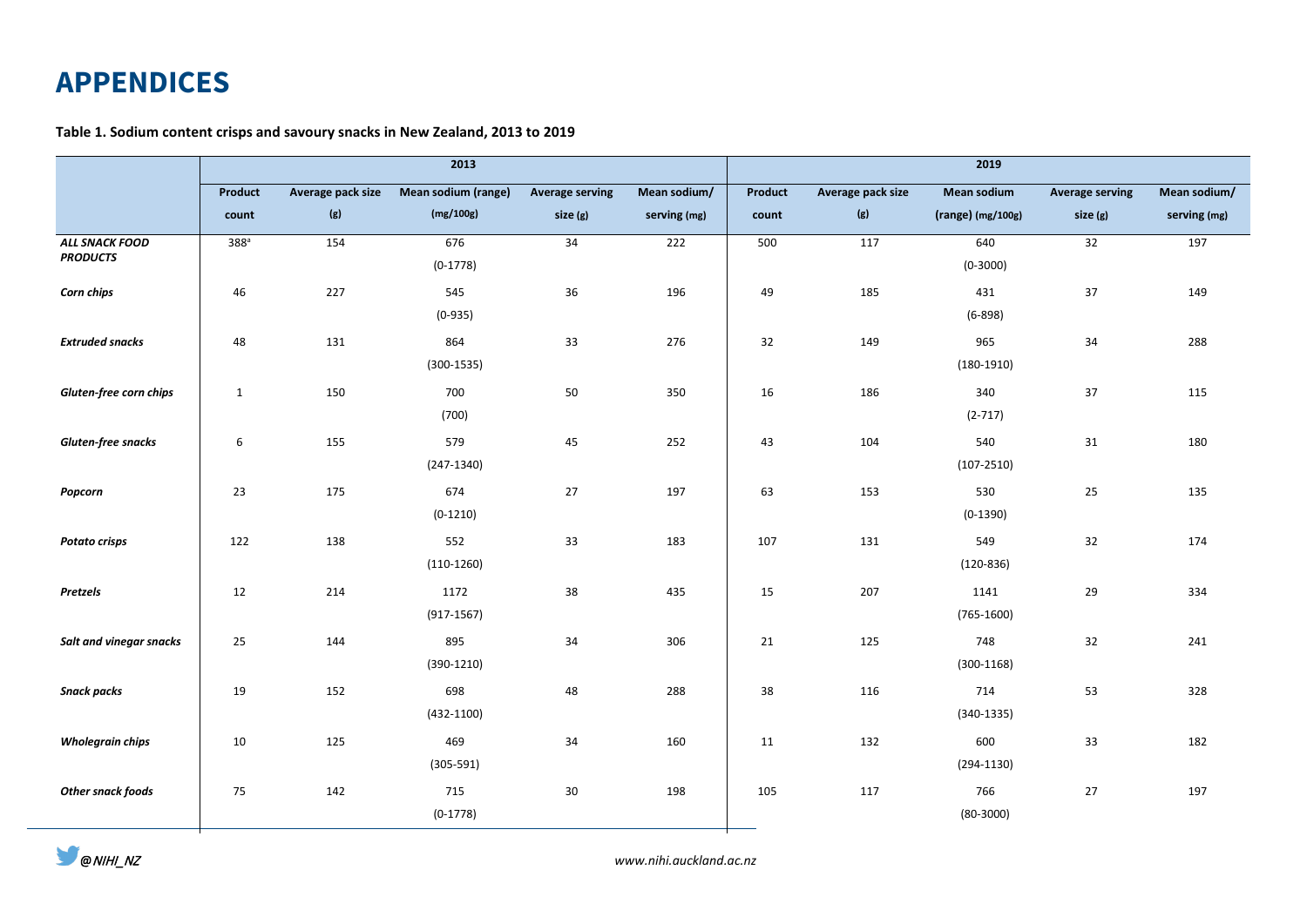|                     |         |                   | 2013                |                 |              |         |                   | 2019                |                        |              |
|---------------------|---------|-------------------|---------------------|-----------------|--------------|---------|-------------------|---------------------|------------------------|--------------|
|                     | Product | Average pack size | Mean sodium (range) | Average serving | Mean sodium/ | Product | Average pack size | <b>Mean sodium</b>  | <b>Average serving</b> | Mean sodium/ |
|                     | count   | (g)               | (mg/100g)           | size (g)        | serving (mg) | count   | (g)               | $(range)$ (mg/100g) | size(g)                | serving (mg) |
| Cassava chips       | 9       | 149               | 1022                | 18              | 188          | 12      | 149               | 1075                | 18                     | 195          |
|                     |         |                   | $(790-1200)$        |                 |              |         |                   | $(790-1400)$        |                        |              |
| Legume-based snacks | 11      | 144               | 619                 | 29              | 180          | 22      | 119               | 599                 | 28                     | 153          |
| (e.g. wasabi peas)  |         |                   | $(300-1778)$        |                 |              |         |                   | $(250-1355)$        |                        |              |
| Other snacks        | 44      | 132               | 725                 | 34              | 219          | 53      | 104               | 824                 | 28                     | 226          |
|                     |         |                   | $(0-1700)$          |                 |              |         |                   | $(120-3000)$        |                        |              |
| Rice snacks         | 11      | 171               | 518                 | 26              | 144          | 18      | 129               | 596                 | 28                     | 166          |
|                     |         |                   | $(5 - 840)$         |                 |              |         |                   | $(80-2087)$         |                        |              |
|                     |         |                   |                     |                 |              |         |                   |                     |                        |              |

<sup>a</sup>Note: 387 products were included in the average pack size analysis (1 potato crisp product missing pack size) and 386 products were included in the average serving size analysis (1 corn chips and 1 other snack foods mis

<sup>10</sup> Report prepared for the Stroke Foundation of New Zealand by the DIET Programme Team from NIHI at the University of Auckland.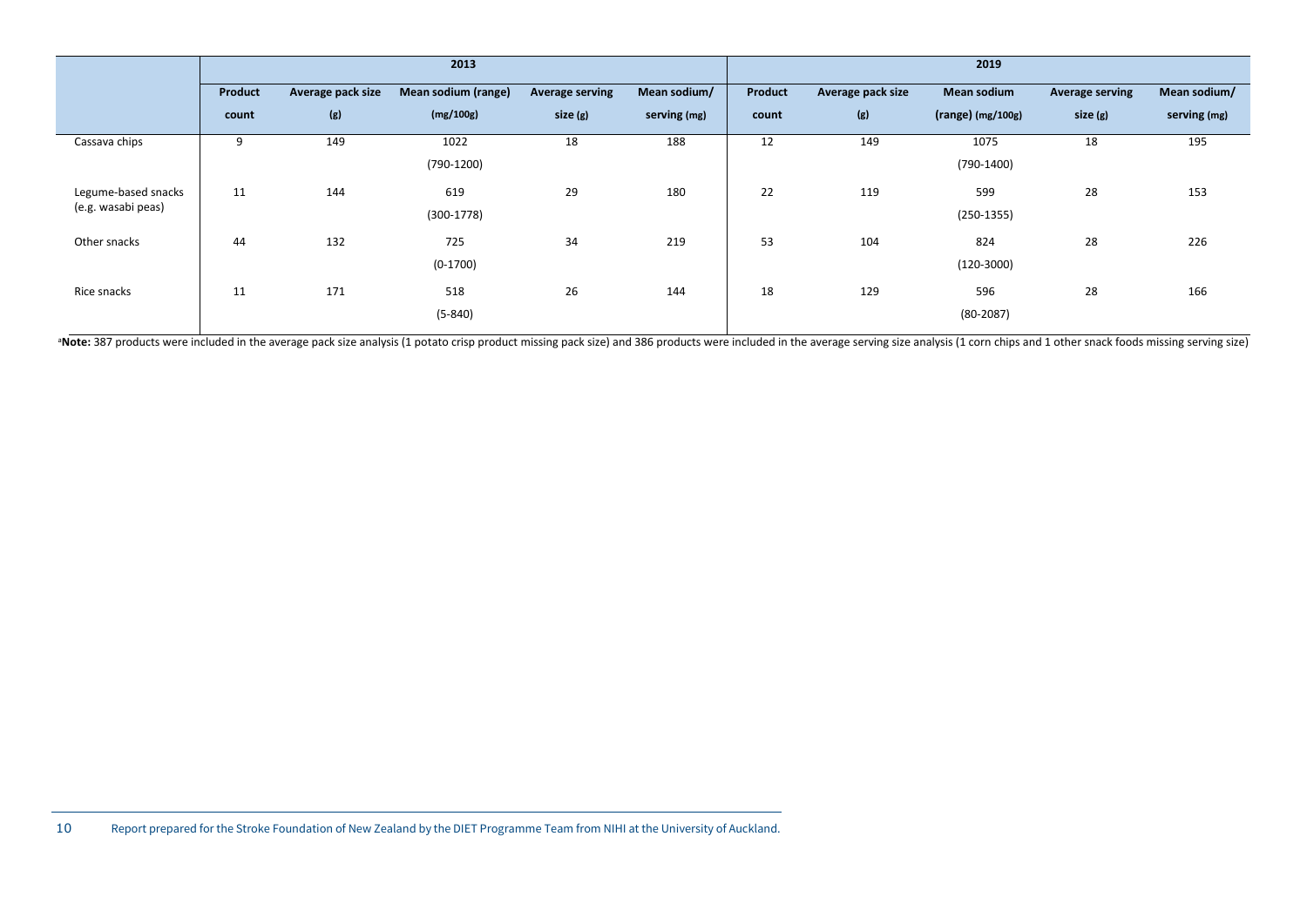**Table 2. Number and proportion of crisps and savoury snacks that met relevant NZ Heart Foundation sodium targets in 2013 and 2019**

|                                 |                        |                        | 2013                      |                               | 2019                   |                           |                               |  |
|---------------------------------|------------------------|------------------------|---------------------------|-------------------------------|------------------------|---------------------------|-------------------------------|--|
| Food category                   | HF recommended maximum | <b>Total number of</b> | <b>Number of products</b> | <b>Proportion of products</b> | <b>Total number of</b> | <b>Number of products</b> | <b>Proportion of products</b> |  |
|                                 | sodium level (mg/100g) | products               | meeting the NZ target     | meeting the NZ target         | products               | meeting the NZ target     | meeting the NZ target         |  |
| Savoury snacks                  |                        |                        |                           |                               |                        |                           |                               |  |
| Extruded/pelleted snacks        | 770                    | 48                     | 26                        | 54.2%                         | 32                     | 13                        | 40.6%                         |  |
| Popcorn                         | 390                    | 23                     |                           | 30.4%                         | 63                     | 30                        | 47.6%                         |  |
| Potato & other vegetable crisps | 520                    | 133                    | 60                        | 45.1%                         | 118                    | 61                        | 51.7%                         |  |
| Salt and vinegar snacks         | 740                    | 25                     |                           | 20%                           | 21                     | 11                        | 52.4%                         |  |
| Sheeted/reformed snacks         | 520                    | 46                     | 18                        | 39.1%                         | 49                     | 31                        | 63.3%                         |  |
| Total                           |                        | 275                    | 116                       | 42.2%                         | 283                    | 146                       | 51.6%                         |  |

### **Table 3. Number and proportion of crisps and savoury snacks that met relevant Australian Healthy Food Partnership sodium targets in 2013 and 2019**

|                                 |                         |                     | 2013                       |                               | 2019                |                           |                               |  |
|---------------------------------|-------------------------|---------------------|----------------------------|-------------------------------|---------------------|---------------------------|-------------------------------|--|
| Food category                   | <b>HFP recommended</b>  | <b>Total number</b> | Number of products meeting | <b>Proportion of products</b> | <b>Total number</b> | <b>Number of products</b> | <b>Proportion of products</b> |  |
|                                 | maximum level (mg/100g) | of products         | the Australian target      | meeting the Australian        | of products         | meeting the Australian    | meeting the Australian target |  |
|                                 |                         |                     |                            | target                        |                     | target                    |                               |  |
| Savoury snacks                  |                         |                     |                            |                               |                     |                           |                               |  |
| Extruded and pelleted snacks    | 720                     | 48                  | 19                         | 39.6%                         | 32                  | 13                        | 40.6%                         |  |
| Popcorn                         | 360                     | 23                  |                            | 30.4%                         | 63                  | 30                        | 47.6%                         |  |
| Potato snacks                   | 500                     | 123                 | 41                         | 33.3%                         | 107                 | 46                        | 43%                           |  |
| Salt and vinegar snacks         | 810                     | 25                  |                            | 20%                           | 21                  | 12                        | 57.1%                         |  |
| Vegetable, grains, other snacks | 450                     | 56                  | 16                         | 28.6%                         | 60                  | 31                        | 51.7%                         |  |
| Total                           |                         | 275                 | 88                         | 32%                           | 283                 | 132                       | 46.6%                         |  |